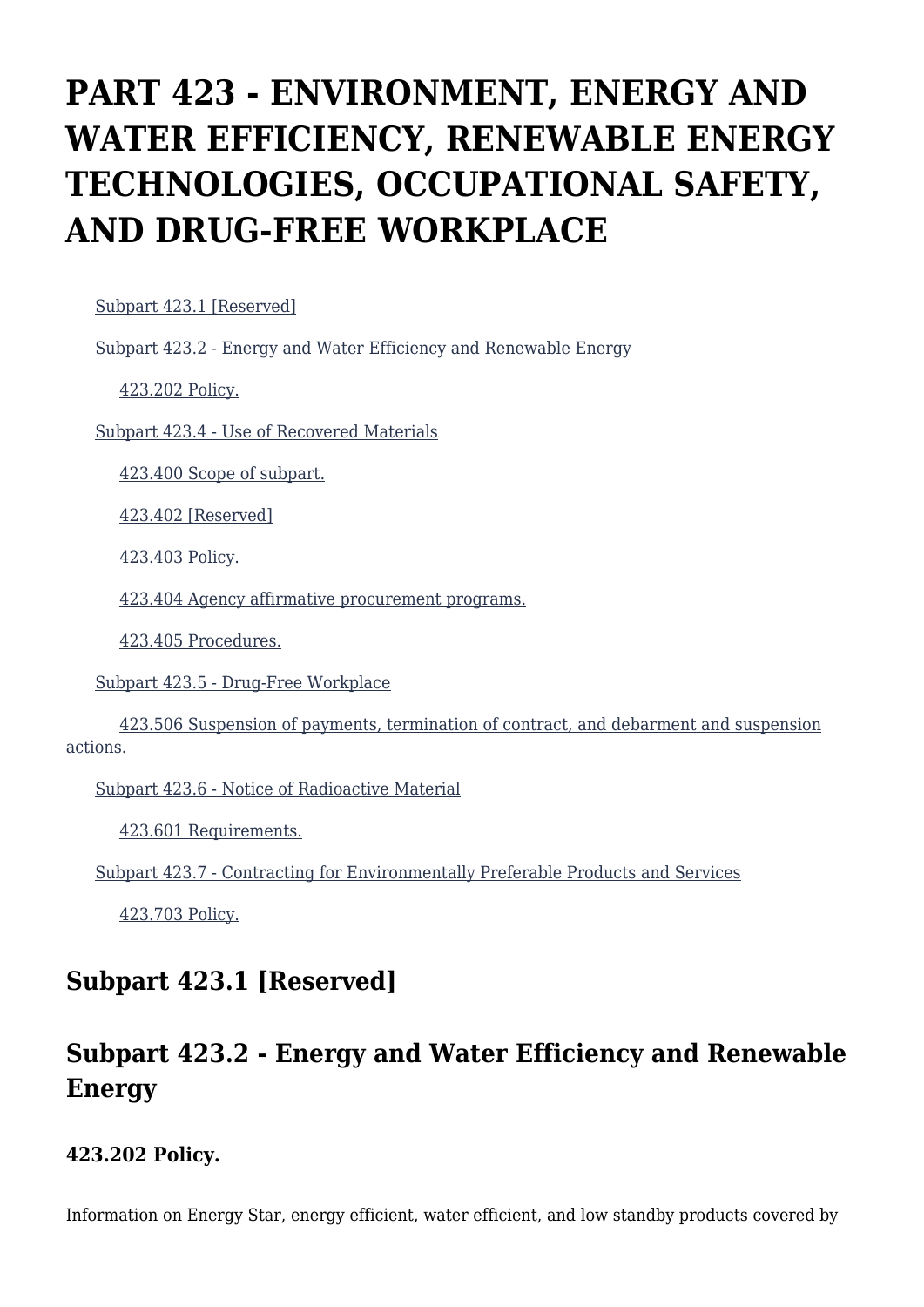# **Subpart 423.4 - Use of Recovered Materials**

### **423.400 Scope of subpart.**

This subpart implements and supplements FAR policies and procedures for acquiring products and services when preference is given to offers of products containing recovered materials. This subpart further supplements FAR subpart 23.4 by providing guidance for affirmative procurement programs in accordance with Executive Order 13101 and 42 U.S.C. 6962.

### **423.402 [Reserved]**

#### **423.403 Policy.**

It is the policy of USDA to acquire and use Environmental Protection Agency (EPA) designated recycled content products.

#### **423.404 Agency affirmative procurement programs.**

The USDA affirmative procurement program (APP) policy applicable to all USDA agencies and staff offices is hereby established. The components of this APP include:

(a) *Recovered Materials Preference Program.* In accord with the requirements of Section 402(c) of Executive Order 13101, Greening the Government Through Recycling, Waste Prevention, and Federal Acquisition, USDA agencies will include, in all applicable solicitations and contracts, a preference for products and services which meet or exceed the EPA purchasing guidelines as contained in the EPA product Recovered Materials Advisory Notices (RMANs). Agencies may choose an evaluation factor preference, or other method of indicating preference in accord with their agency needs. Agencies will, as appropriate, eliminate virgin material requirements in contract specifications and replace them with a statement of preference for recycled materials.

(b) *Promotion program.* USDA agencies will actively promote a preference for recovered materials, environmentally preferable products, and biobased products in contacts with vendors, in written materials, and other appropriate opportunities.

(c) *Reasonable estimation of recovered materials used in the performance of contracts.* USDA agencies annually will provide in writing to the USDA Senior Procurement Executive, in response to a call for data for the Resource Conservation and Recovery report, reasonable estimates, certification, and verification of recovered material used in the performance of contracts.

(d) *Annual review and monitoring of effectiveness of the program.* USDA agencies will provide an annual assessment of the effectiveness of their affirmative procurement program actions in increasing the purchase and use of EPA designated products.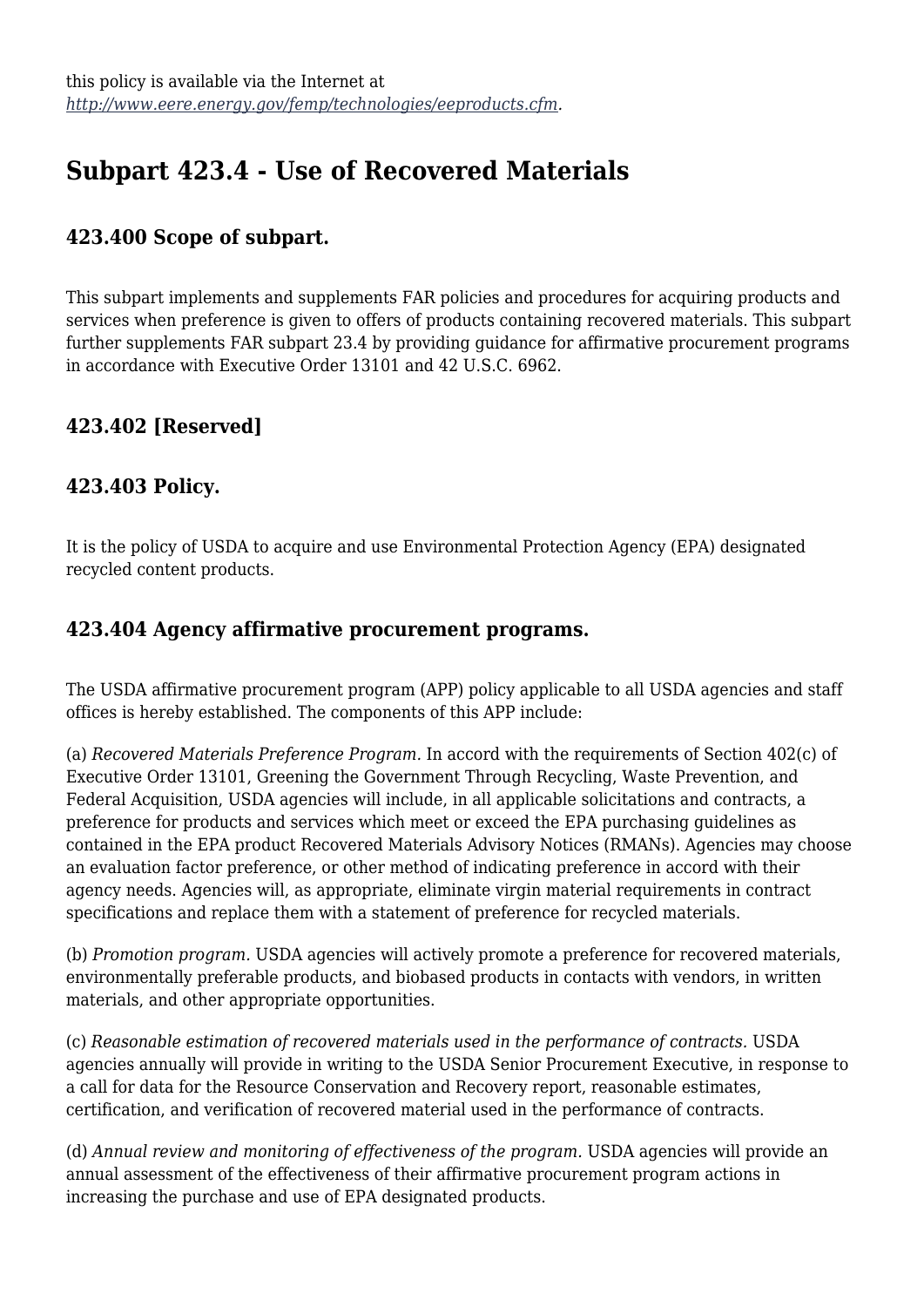(e) *Purchase of EPA designated products.* USDA agencies will require that 100% of purchases of EPA-designated products contain recovered material, unless the item cannot be acquired -

(1) Competitively within a reasonable time frame;

(2) Meeting appropriate performance standards; or

(3) At a reasonable price.

(f) The 100% purchase requirement of paragraph (e) of this section applies to all USDA agency purchases, including those at or below the micro-purchase threshold.

#### **423.405 Procedures.**

(a) The threshold of purchase for EPA designated items is \$10,000 per year at the USDA departmental, not individual agency, level. Therefore, the APP requirements above, including the 100% purchase requirement, apply at the individual agency and staff office level.

(b) Contracting officers should refer to EPA's list of designated products and products identified as recycled content when purchasing supplies or services. Information on EPA designated products is available at: *[www.epa.gov/cpg/products.htm.](http://www.epa.gov/cpg/products.htm)*

(c) All agencies and USDA Contracting Officers must take necessary actions to carry out the provisions of the USDA APP policy described in this subpart.

## **Subpart 423.5 - Drug-Free Workplace**

#### **423.506 Suspension of payments, termination of contract, and debarment and suspension actions.**

(a) The contracting officer may recommend waiver of the determination to suspend payments, to terminate a contract, or to debar or to suspend a contractor.

(b) The recommendation shall be submitted through the HCA to the SPE and shall include a full description of the disruption of USDA operations should the determination not be waived.

(c) The SPE will submit the request for a waiver to the Secretary with a recommendation for action.

### **Subpart 423.6 - Notice of Radioactive Material**

#### **423.601 Requirements.**

The HCA shall establish a system of instructions to identify the installation/facility radiation protection officer.